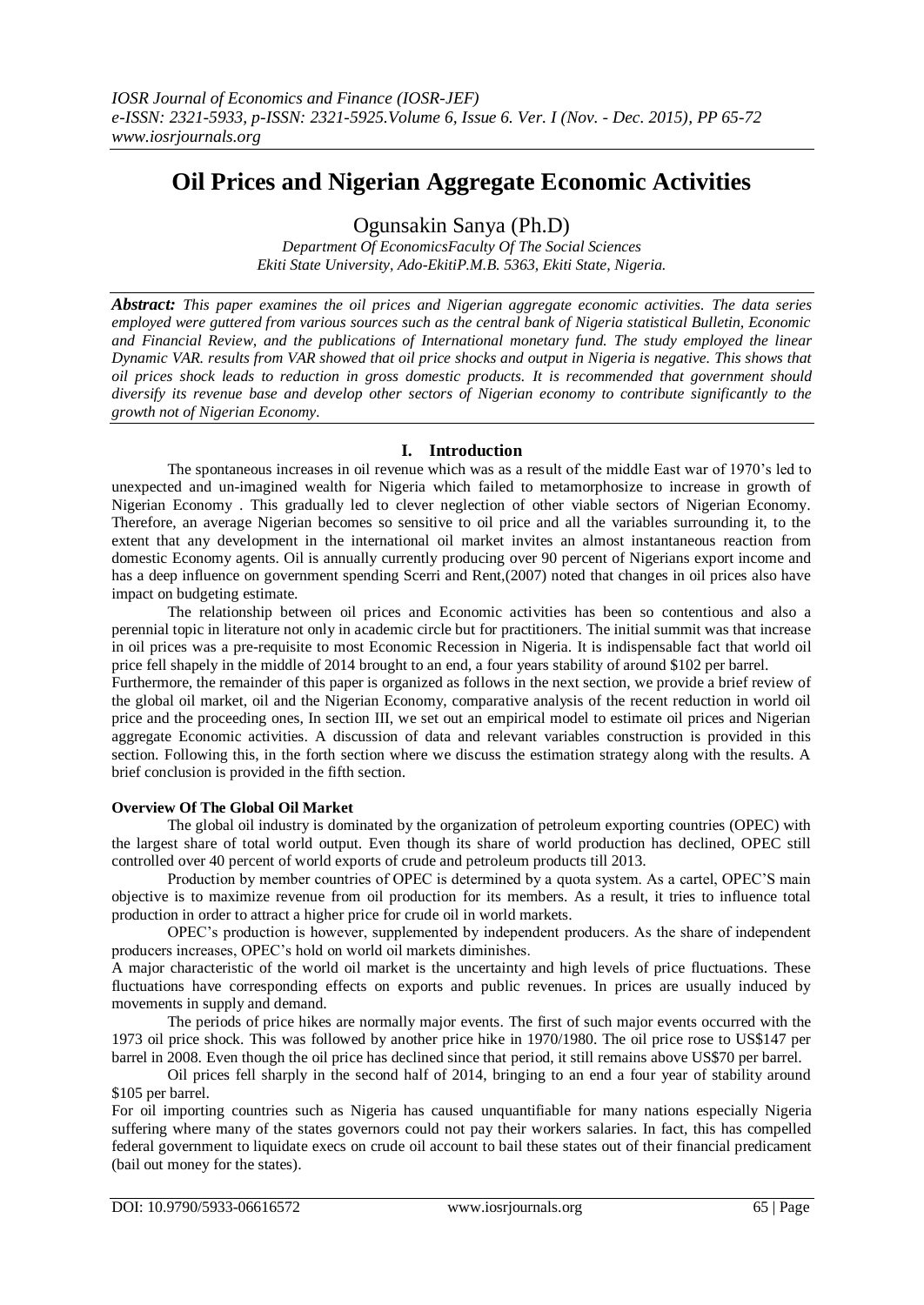The global experience shows that the exploitation of oil or other natural resources have not always produced the economic boom and development that was expected. Paradoxically, developing-countries over the last four decades, especially when one considers the big revenue gains to the oil exporting countries since 1973 when oil prices soared. A cardinal ingredient for the transformation of oil resources into long-term growth and development is the management of oil resources.

## **Oil And The Nigerian Economy**

Nigeria achieved independence from Britain in 1960, a time when oil had little or no role in the management of the Nigerian Economic growth. Ayadi et al (2000) reported that the discovery of oil in commercial quantities at Oloibiri, in Nigeria's Niger Delta region, occurred in 1956, but production did not start until 1958. Finding from other studies showed that before the discovery of oil, the Nigerian manufacturing sector grew from 4.8 percent in 1960 to 8.2 percent. Therefore, the contributions of the manufacturing sector and even other sectors started reducing drastically after the discovery of oil commercial quantity.

Nigeria was admitted to (OPEC) Organization of Petroleum Exporting countries in 1990 and by 2003 she became the fifth largest exporter of crude oil. In 2003, it was the fifth-largest supplier of crude oil to the US. It is the seventh largest producer of oil in the world.

The economy of Nigerian is heavily dependent on oil. It accounts for over 90 per cent of the nation's export revenues and over 90 percent of foreign exchange earnings. Over 80 per cent of government revenue comes from this source. In 2003, Nigeria produced an average of 2.1 million barrel per day of oil. However, in 2004, OPEC raised Nigeria's production quota to 2.14 mb/d.

It is ironic that the discovery of oil in Nigeria has not been associated with the country's economic development. Soremekun and Obi (1993) note that the emergence of oil as a mono-cultural base of the domestic economy has magnified the country's economic contradictions. The total impact of these contradictions is the "near permanent situation of national crisis" in which the nationalities of some parts of the country nurture feelings stymied by other parts and thus are in search of reparation.

In the same sentiment, forest (1995) observes that the large windfall from oil has had a number of unforeseen and unintended consequences for the country. These include the power of government to bypass taxpayers in expending funds on unproductive "white elephant "projects. Moreover, there is a lack of public accountability in governance, a neglect of non-oil tax revenue, an unnecessary expansion of state resources and a loss of control and discipline by those in position of authority. Aiyegoro (1997) enumerates on the outcomes associated with oil discovery in Nigeria to include an over-bloated public sector, ambitious public projects, a depreciating currency, badly implemented price and wage controls and the distortion of financial markets through poor public policy. Omotoye (1997) supports this viewpoint by also noting that the demise of the agricultural sector is associated with the oil discovery in Nigeria.

# **Comparative Analysis of the recent reduction in world oil price and the preceding ones**

Compare to previous episode of price declines the past thirty years, the fall in the prices in the second half of 2014 qualifies as a significant event between 1984 - 2013, five other episodes of oil prices declines of 30 percent or more in a six- month period occurred, coinciding with major changes in the global economy and oil markets: an increase in the supply of oil and change in OPEC policy (1985 - 1986); U.S. recessions(1990-91 and 2001); the Asian crisis (1997 - 98); and the global financial crises(2007-09)

There are particularly interesting parallels between the recent episodes made the collapse in the oil prices in 1985-86. After the sharp increase in oil prices in the 1970s, technological developments possible to reduce the intensity of oil consumption and to extract oil from various offshore fields, including the North Sea mad Alaska. After Saudi Arabia changed policy in December 1985 to increase its market share, the prices of oil decline by 61 percent from \$24.68 to \$9.62 per barrel between January-July 1986. Following this episode, low prices prevailed for more than fifteen years.

In other commodity markets, episodes of large price declines have mostly been observed in agriculture, typically associated with specific weather conditions. After reaching deep lows during the global financial crisis, most commodity prices peaked in the first quarter of 2011. Since then prices of metals and agriculture and raw materials have declined steadily as a result of weak global demand and robust supplies. In contrast, oil prices fluctuated within a narrow band around \$ 105/barrel (bbl) until June 2014. Softness in the global economy was first offset by concerns about geopolitical risks, supply disruptions and production controls exercised by OPEC (led by Saudi Arabia, its largest oil producer). The last factor in part reflected the willingness of Saudi Arabia and other low cost-producers to withhold output in support of OPEC objectives. The steep decline in the second half of 2014 intensified after a change in the policy at the OPEC meeting in the late November. By the end of 2014, the cumulative fall in oil prices from 2011 peak was much larger than that in non-oil commodity price indices.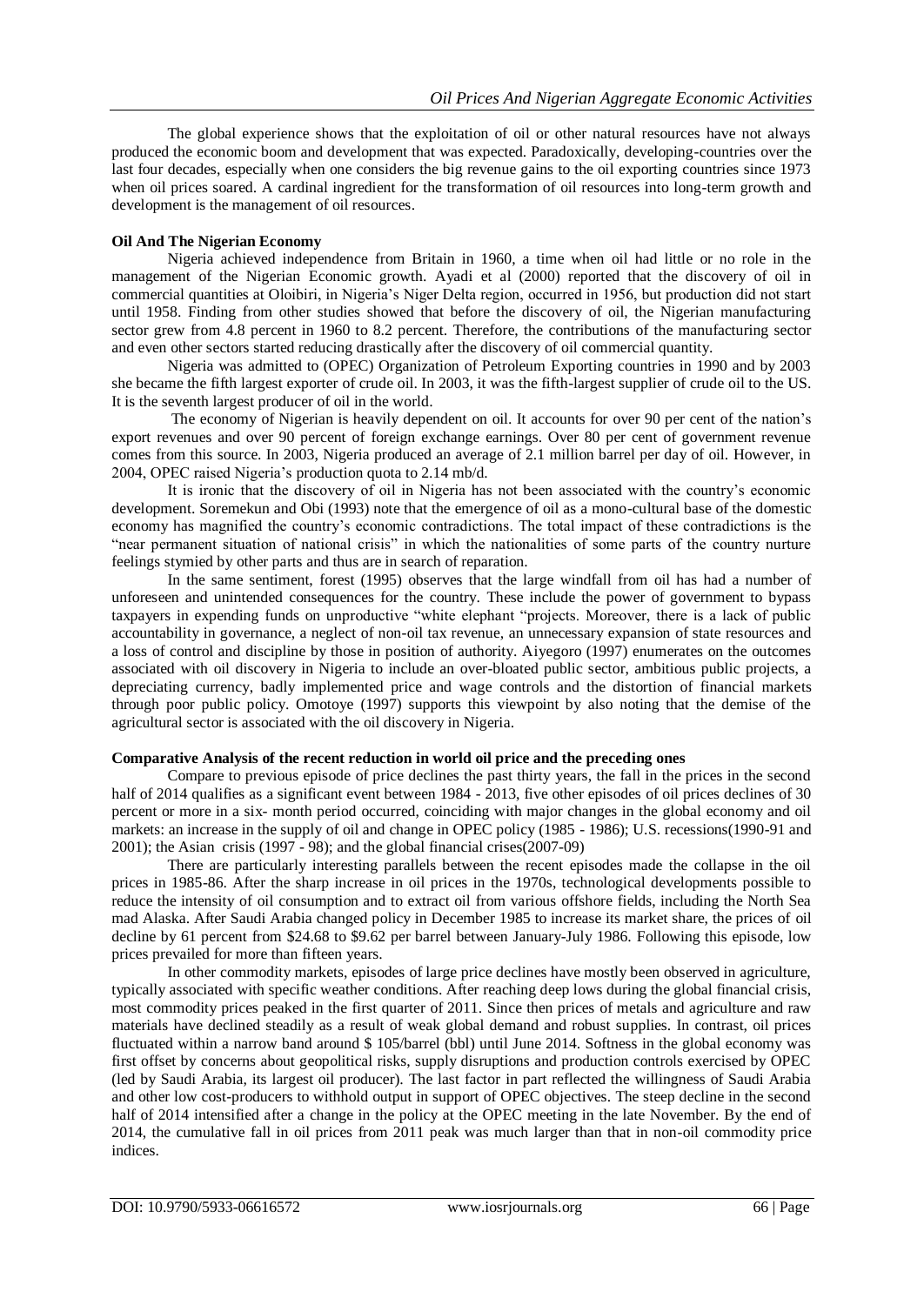## **What account for the reduction in world oil prices in recent time**

It is indisputable fact that market forces (demand and supply) determine to some extent the long-run trend in total world oil prices. Also, market sentiment and expectations in the short-run.

As for any storable commodity, underlying demand and supply conditions of oil determine the long-run trend in prices, while in the short-run movements in market sentiment and expectations ( in some cases driven by geopolitical and OPEC decisions) exert an influence too. Prices may respond rapidly to surprises in the news even before the actual changes occur. In 2014, relevant events included geopolitical conflicts in some oil producing regions, OPEC announcements, and the appreciation of the U.S. dollar. Long-term developments in supply and demand have also played important roles in driving the recent decline in oil prices.

- 1. Trend in market forces of demand and supply. Recent developments in world oil markets have occurred against a long-term trend of greater than anticipated supply and less than anticipated demand. Since 2011, US share oil production has persistently surprised on the upside, by some 0.9 million barrels per day (mb/d, about 1 percent of global supply) in 2014. Expectations of global oil demand have been revised downwards on several occasions during the same period as economic growth disappointed. Between July and December 2014 alone, the projected oil demand for 2015 has been revised downward by 0.8 mb/d (IEA, 2014a and 2014b). Global growth in 2015 is expected to remain much weaker than it was during the 2003-08 period when the oil prices rose substantially. Further, the oil-intensity of global GDP has almost halved since the 1970s as a result of increasing energy efficiency and declining oil-intensity of energy consumption.
- 2. Dynamism in OPEC aims: It is known that Saudi Arabia has dominated the supply of total world oil. She can either increase or reduce OPEC oil supply and stabilize prices within a desired band. This changed dramatically in late November 2014 after OPEDC failed to agree on production cuts. The OPEC decisions to maintain its production level of 30 mb/d signaled a significant change in the cartel's policy objectives from targeting an oil price band to maintaining market share.
- 3. Receding geopolitical concerns about supply disruptions. In the second half of 2014, it became apparent that supply disruptions from conflict in the Middle East had unwound, or did not materialize as expected. In Libya, despite the internal conflict, production recovered by 0.5 million per day (about ½ percent of global production) in third quarter of 2014. In iraq, as the advance of ISIS stalled, it became apparent that oil output could be maintained. In addition, the sanctions and counter-sanctions imposed after June 2014 as a result of the conflict in Ukraine had little effect on oil and gas markets thus far.
- 4. U.S Dollar appreciation. In the second half of 2014, the US dollar appreciated by 10 percent against major currencies in trade-weighted nominal terms. A U.S. dollar appreciated tends to have a negative impact on the price of oil as demand can decline in countries that experience erosion in the purchasing power of their currencies. Empirical estimates of the size of the U.S. dollar effect cover a wide ranges: the high estimates suggests that a 10 percent appreciation is associated with a decline of about 10 percent in the oil price, whereas the low estimates suggest about 3 percent or less.

Although the exact contribution of each of this factor cannot be quantified with precision, it is clear that the dominant factor in the price fall has been changes in the supply conditions, stemming from the expansion of oil output in the United States receding concerns on supply disruptions and OPEC's switch to a policy of maintaining market share.

# **Consequences Of Recent Reduction In World Oil Prices.**

- 1. Input costs. Lower oil prices reduce energy costs generally as prices of competing energy materials are forced down too, and oil-fired electrical material power is cheaper to produce. In addition, since oil is feedstock for various sectors, including petrochemicals, paper, and aluminum, the decline in price directly impacts a wide range of processed of semi-processed inputs. The transportation, petrochemicals, and agricultural sectors and some manufacturing industries would be major beneficiaries from lower prices.
- **2.** Real income shifts. Oil price declines generate changes in real income benefiting oil-importers and losses hurting oil-exporters. The shift in income from oil exporting economies with higher average saving rates to net importers with the higher propensity to spend should generally result in stronger global demand over the medium term. However, the effects could vary significantly across countries and overtime: some exporting economies may be forced by financial constraints to adjust both government spending and revenue.
- **3.** Unemployment, poverty and income inequality. Since reduction or declines in oil revenue will generate low productivity, shift in income. This two will definitely lead to reduction in the level of investment and hence reduction in income which will advance to low standard of living which of course is prerequisite to poverty and income inequality.

Like previous declines, the current fall in oil prices takes place against the backdrop of both cyclical and structural developments that might affect the growth impact in;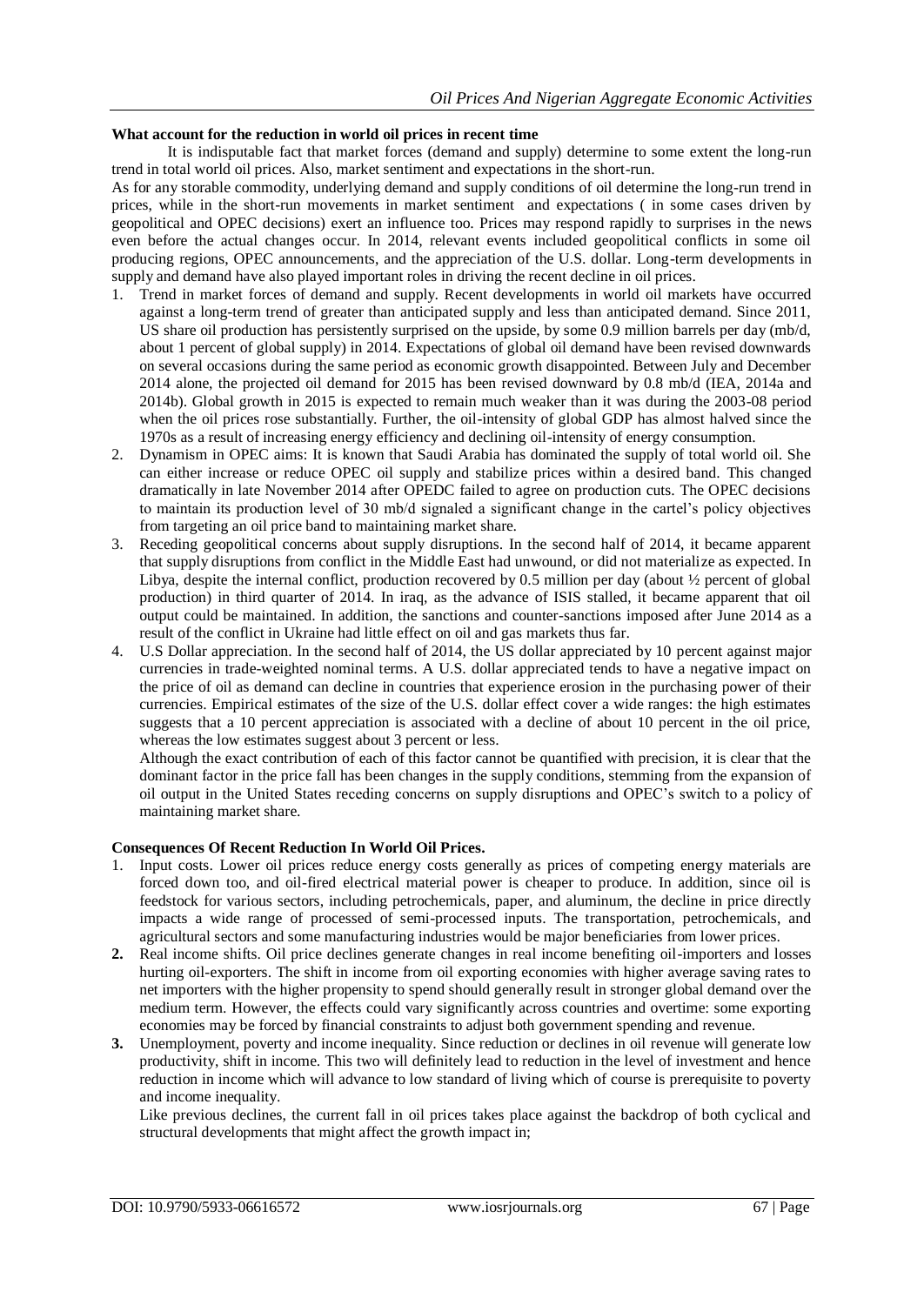- Weak growth. Disappointing global growth prospects and weak oil demand are likely to be responsible in some part for the price drop (Hamilton, 2014a and 2014b) demand shocks driven changes in oil prices tend to have a smaller impact on growth.
- Limited support from monetary policy. The monetary policy loosening that was typically associated with demand shocks driven oil price declines in the past is unlikely to materialize. Specifically, with policy interest rates of major central banks already at or near the zero lower bound, the room for additional monetary policy easing is limited should declining oil prices lead to a persistent undershooting of inflation expectations.
- Small response of demand. Post-crisis uncertainties associated with financial vulnerabilities, rapid household debt growth, elevated unemployment, and slowing long-term growth potential may encourage households and corporations to save real income gains from falling oil prices, rather than to consume and invest.
- Changing nature of the relationship between oil and activity. Recent research suggests that impact of the oil prices on overall activity has significantly declined since the mid-1980s as a result of the falling oil intensity of GDP, increasing labour market flexibility and better anchored inflation expectations. The weakened income effect would reduce the responsiveness of demand of price changes.
- Reduced investment in new exploration or development. Lower oil prices would especially put at the risk oil investment project in low income countries (e.g. Mozambique, Uganda) or in unconventional sources such as share oil, tar sands, deep sea oil fields (especially in Brazil, Mexico, Canada and United States) and oil in the Arctic zone.

## **II. Methodology**

The method of analysis in this study is called the Linear Dynamic VAR approach. However, economic theory may not atimes be adequate to determine the specific relationship among variables. There are times when it is more logical to allow the data to specify the dynamics in a relationship. VAR makes little or no theoretical demands on the structure of the relationship in a model. VAR helps researchers to understand interrelationship among economic variables. (Enders, 1996). The general specification is:

$$
A(L)y(t) = \epsilon(t)
$$
\n
$$
A(L) = A_{11}(L) \underbrace{A_{12}(L)}_{A_{21}(L) A_{22}(L)}
$$
\n
$$
y(t) = y_1(t) \underbrace{A_{21}(L) A_{22}(L)}_{\epsilon_2(t)} - \underbrace{A_{21}(t)}_{\epsilon_2(t)}
$$

#### **III. Results**

Table 1 presents the overall summary statistics for thw data employed in this study in respect to distribution, (DS) which is discount rate displays normal distribution. However, other data series were not normally distributed.

| Statistic          | Oil     | Exchange     | Money | Interest<br>rate | Inflation | Industrial production |
|--------------------|---------|--------------|-------|------------------|-----------|-----------------------|
|                    | price/b | (RE)<br>rate | (LM)  | (DS)             | cp)       | index $(\mathbf{IP})$ |
|                    | (OP)    | (index)      | (log) |                  |           |                       |
| Mean               | \$23.14 | 242.66       | 24.63 | 13.80%           | 40.24%    | 84.67                 |
| Median             | \$22.45 | 123.61       | 23.76 | 13.50%           | 11.33%    | 90.34                 |
| Maximum            | \$38.47 | 848.62       | 27.86 | 26.00%           | 150.40%   | 106.96                |
| Minimum            | \$11.03 | 65.97        | 21.66 | 6.00%            | 1.23%     | 50.32                 |
| Standard deviation | \$8.01  | 214.06       | 1.82  | 4.62%            | 47.23%    | 14.76                 |
| Skew ness          | 0.41    | 1.96         | 0.23  | 0.33             | 0.89      | $-0.59$               |
| Kurtosis           | 0.44    | 2.96         | 1.62  | 3.03             | 2.46      | 2.10                  |
| Jarque-bera        | 6.63    | 32.02        | 7.82  | 1.80             | 13.96     | 9.16                  |

Also from table 2, it is obvious that oil prices, real exchange rates and industrial production index failed to be stationary at first difference but became stationary at second difference.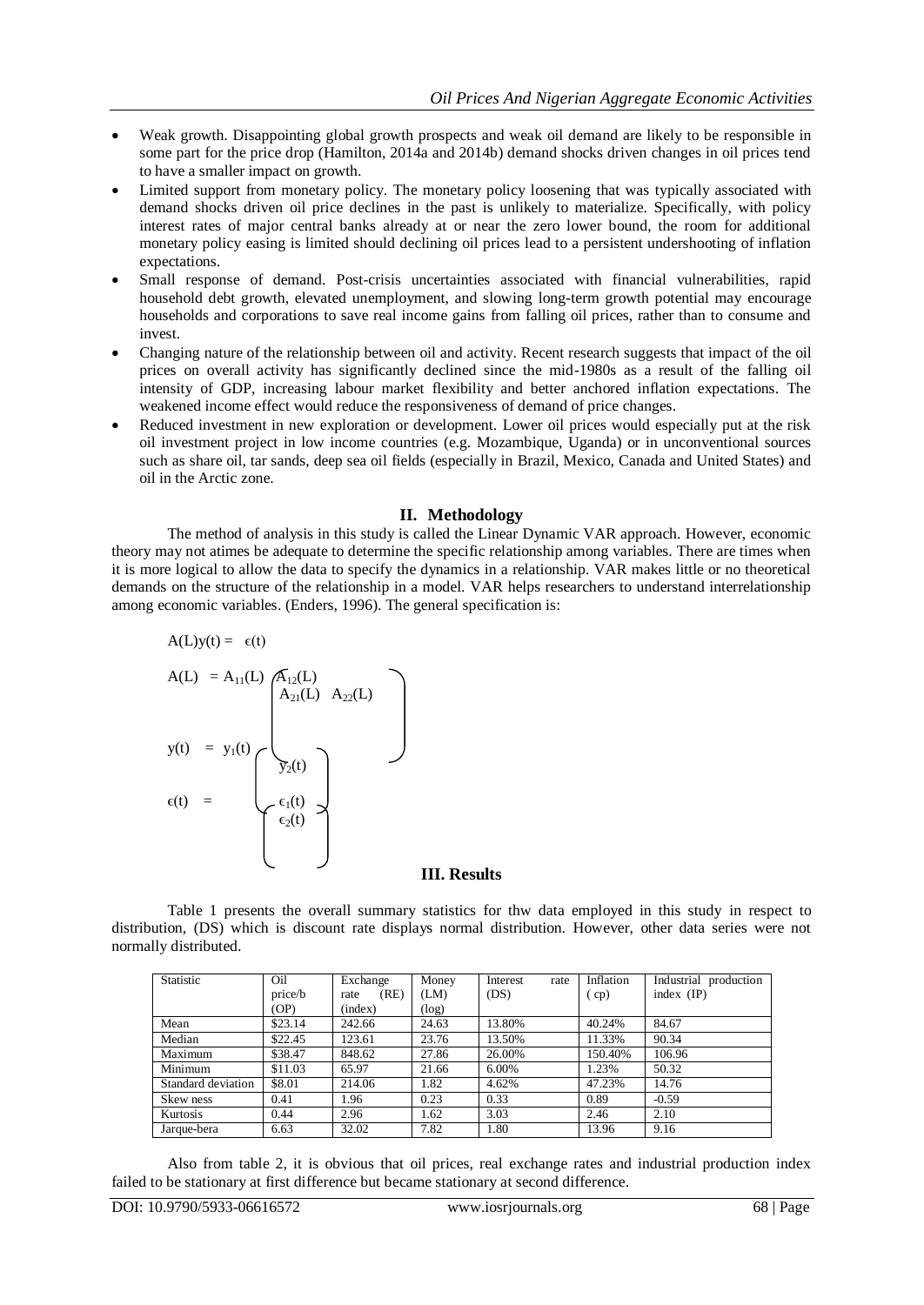| $1400 \mathcal{C}$ 2. Ist by test for stationarity |       |                  |                  |      |  |  |  |  |  |  |
|----------------------------------------------------|-------|------------------|------------------|------|--|--|--|--|--|--|
| Variable                                           |       | Remarks          |                  |      |  |  |  |  |  |  |
|                                                    | Level | $1st$ difference | $2nd$ difference |      |  |  |  |  |  |  |
| Oil price (OP)                                     | 0.301 | 2.243            |                  | - (1 |  |  |  |  |  |  |
| Exchange rate (RE)                                 | 0.556 | 0.052            |                  | (1)  |  |  |  |  |  |  |
| Money supply (LM)                                  | 1.345 | 0.367            | 0.205            | 1(2) |  |  |  |  |  |  |
| Interest rate (DS)                                 | 0.823 | 0.059            |                  | 1(1) |  |  |  |  |  |  |
| Inflation (CD)                                     | 1.133 | 0.724            | 0.43             | (2)  |  |  |  |  |  |  |
| Industrial production (IP)                         | 0.893 | 0.091            |                  | 1(1) |  |  |  |  |  |  |

# **Table 2: KPSS test for stationarity**

# **Table 3: Vector Auto-regression estimates**

| Independent | 70.999 Dependent Variable |             |          |          |            |           |  |  |  |  |
|-------------|---------------------------|-------------|----------|----------|------------|-----------|--|--|--|--|
| variable    | <b>OP</b>                 | RE          | LM       | DS.      | CP         | <b>IP</b> |  |  |  |  |
| $OP(-1)$    | 0.888*                    | 0.011       | 0.000    | $-0.000$ | $-0.001$   | 0.003     |  |  |  |  |
| $OP(-2)$    | 0.097                     | 0.001       | 0.000    | $-0.000$ | $0.001*$   | $-0.001$  |  |  |  |  |
| $RE(-1)$    | 0.971                     | $1.415*$    | 0.000    | 0.001    | $-0.004$   | $-0.025$  |  |  |  |  |
| $RE(-2)$    | $-0.708$                  | $-0.519$    | $-0.000$ | $-0.000$ | 0.001      | 0.008     |  |  |  |  |
| $LM(-1)$    | 400.426                   | 138.22      | $0.928*$ | $-3.898$ | $10.426*$  | 9.433     |  |  |  |  |
| $LM(-2)$    | $-603.86$                 | $-128.437*$ | 0.087    | 4.119    | $-6.988$   | $-8.553$  |  |  |  |  |
| $DS(-1)$    | $-13.759$                 | 1.523       | $-0.000$ | $0.628*$ | $-0.033$   | 0.001     |  |  |  |  |
| $DS(-2)$    | 18.997                    | $-1.682$    | 0.002    | $-0.185$ | $-0.176$   | 0.178     |  |  |  |  |
| $CP(-1)$    | 7.822                     | 0.018       | $-0.004$ | $-0.047$ | 1.096      | 0.034     |  |  |  |  |
| $CP(-2)$    | $-0.362$                  | $-0.227$    | 0.004    | 0.039    | $-0.171$   | $-0.033$  |  |  |  |  |
| $IP(-1)$    | $-8.22$                   | $-1.507*$   | 0.001    | 0.015    | $-0.030$   | $0.699*$  |  |  |  |  |
| $IP(-2)$    | 6.234                     | 0.216       | $-0.002$ | 0.039    | $-0.069$   | 0.047     |  |  |  |  |
| Constant    | 4.827.603                 | $-134.301$  | $-0.388$ | $-4.368$ | $-73.163*$ | 6.366     |  |  |  |  |
| Adj. $R2$   | 0.766                     | 0.981       | 0.998    | 0.844    | 0.982      | 0.911     |  |  |  |  |

Table 4 displayed the results of the VAR estimates; each column relays the equation for each endogenous variable in the system. For example, the lagged value of oil price (OP(-1) was the only variable that shows a significant determinant of oil price. However, the real exchange rate is determined by lagged values KE(-1) $\alpha$  RE(-2), the lagged values of money supply (LM9-1) and LM(-2) and the lagged value of the industrial production index  $\{IP(-1)\}$ 

Table 5 shows the results of the variance decomposition association with the VAR model. In each table, SE refers to forecast error and each column shows how much in percentage of the forecast error is explained by each variable in the VAR. This approach is referred to as the variance decomposition, because it shows information on the relative significance of each random shock to the variables in the VAR system.

Table 5 represents that the one-period ahead forecast error in oil prices is due to only variations in oil prices. As for the other forecast horizons, variations in oil prices are the most significant factors, while inflation and the industrial production index show a same effect.

| Period ahead | S.E    | <b>OP</b> | RE   | LM   | DS   | CP   | IP   |
|--------------|--------|-----------|------|------|------|------|------|
|              | 325.60 | 100.00    | 0.00 | 0/00 | 0.00 | 0.00 | 0.00 |
|              | 448.72 | 99.22     | 0.19 | 0.31 | 0.44 | 0.17 | 0.57 |
|              | 511.01 | 98.51     | 0.38 | 0.38 | 0.45 | 0.53 | 0.74 |
|              | 546.93 | 95.60     | 0.42 | 0.44 | 0.36 | 1.03 | 0.92 |
|              | 576.12 | 95.88     | 0.37 | 0.45 | 0.34 | 1.65 | 1.09 |
|              | 583.32 | 94.31     | 0.37 | 0.37 | 0.32 | 2.44 | 1.24 |
|              | 602.41 | 94.52     | 0.38 | 0.38 | 0.32 | 3.11 | 1.36 |
|              | 615.18 | 93.51     | 0.41 | 0.39 | 0.36 | 3.92 | 1.51 |
|              | 624.00 | 92.41     | 0.45 | 0.36 | 0.48 | 4.77 | 1.58 |
|              | 632.62 | 93.44     | 0.52 | 0.35 | 0.62 | 5.52 | 1.70 |

**Table 5: Variance decomposition of OP**

For example, the five period ahead forecast error in oil price is 98.88 percent due to variation in oil prices, 1.65 percent is due to variations in inflation and 1.09 percent is due to variation in industrial output. The policy implication of this is that inflation and industrial output have minimal impact on oil prices.

Forecast errors recorded in the exchange rate are as a result of instability in exchange rates, oil prices, monetary shock and the industrial output.

Table 6, The policy implication of this result is that real exchange rates are determined by oil prices, industrial output and the level of money stock. However, besides slightest variation in monetary stock, all the other variation in the system contribute to the forecast.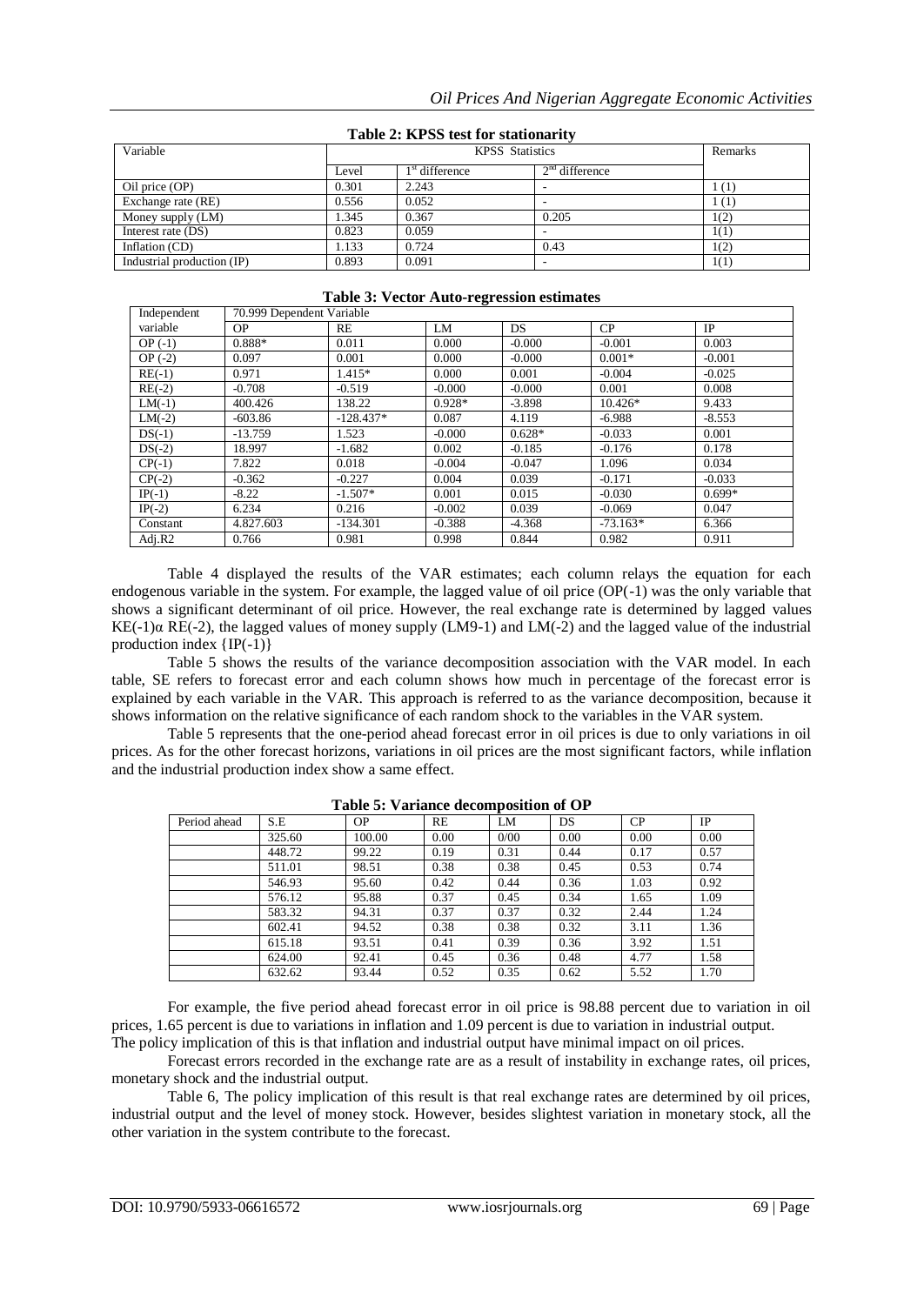| Period Ahead             | S.E    | <b>OP</b> | RE    | LM   | DS   | CP   | <b>IP</b> |  |  |  |
|--------------------------|--------|-----------|-------|------|------|------|-----------|--|--|--|
|                          | 28.99  | 0.31      | 99.72 | 0.00 | 0.00 | 0.00 | 0.00      |  |  |  |
|                          | 52.62  | 1.17      | 94.88 | 2.47 | 0.63 | 0.01 | 1.45      |  |  |  |
| $\mathfrak{I}$ .         | 71.66  | 3.53      | 90.42 | 3.59 | 0.16 | 0.02 | 3.35      |  |  |  |
| 4.                       | 88.23  | 7.16      | 83.44 | 4.13 | 0.11 | 0.02 | 5.27      |  |  |  |
| 5.                       | 100.61 | 11.28     | 72.30 | 4.33 | 0.10 | 0.01 | 6.91      |  |  |  |
| 6.                       | 115.01 | 15.32     | 76.44 | 4.39 | 0.11 | 0.01 | 8.21      |  |  |  |
| $\overline{\phantom{a}}$ | 124.44 | 14.36     | 66.28 | 4.36 | 0.15 | 0.01 | 9.63      |  |  |  |
| 8.                       | 132.21 | 21.32     | 64.44 | 4.22 | 0.18 | 0.03 | 9.88      |  |  |  |
| 9.                       | 142.66 | 24.13     | 60.01 | 4.11 | 0.23 | 0.04 | 11.04     |  |  |  |
| 10.                      | 147.11 | 27.48     | 58.32 | 3.96 | 0.28 | 0.09 | 11.82     |  |  |  |

**Table 6: Variance decomposition of RE**

## **Table 7 variance decomposition of LM**

| Period ahead  | S.E  | <b>OP</b> | <b>RE</b> | LM    | DS   | CP   | IP   |
|---------------|------|-----------|-----------|-------|------|------|------|
| .,            | 0.04 | 0.09      | 2.04      | 98.82 | 0.00 | 0.00 | 0.00 |
|               | 0.07 | 0.13      | 1.57      | 92.99 | 0.00 | 0.98 | 0.36 |
| $\mathcal{L}$ | 0.09 | 1.04      | 1.77      | 95.76 | 0.26 | 1.65 | 0.44 |
| 4.            | 0.11 | 2.23      | 2.45      | 91.47 | 1.05 | 2.16 | 0.61 |
| $\mathcal{L}$ | 0.13 | 3.26      | 3.63      | 88.31 | 2.28 | 2.70 | 0.96 |
| 6.            | 0.15 | 3.88      | 5.28      | 83.14 | 3.76 | 2.93 | 1.45 |
|               | 0.16 | 4.06      | 7.39      | 76.91 | 5.35 | 3.14 | 2.22 |
| 8.            | 0.17 | 3.47      | 9.66      | 73.92 | 6.84 | 3.22 | 3.19 |
|               | 0.19 | 3.66      | 12.45     | 67.05 | 8.19 | 3.46 | 4.33 |
| 10.           | 0.20 | 3.17      | 15.26     | 64.14 | 9.44 | 3.52 | 5.63 |

Table 8 shows that industrial production, exchange rates and oil prices contribute to forecast errors in interest rates in the Nigerian economy during the sample period. If one considers the six-period ahead forecast error in interest rates, 83.14 percent is due to variations in the interest rate, 5.27 percent is due to variations in industrial production and 2.65 percent is due to variations in oil prices. As in table 7, the results in table 8 indicate that oil price variability is a significant contributor to forecast errors in the discount rate.

| Period ahead | S.E  | <b>OP</b> | <b>RE</b> | LM   | DS    | CP   | IP   |
|--------------|------|-----------|-----------|------|-------|------|------|
| .,           | 1.83 | 0.83      | 1.52      | 0.53 | 98.06 | 0.00 | 0.00 |
| $\sim$<br>٠. | 2.51 | 0.62      | .26       | 0.48 | 96.44 | 0.15 | 0.67 |
| 3.           | 2.62 | 0.66      | 1.16      | 0.66 | 96.51 | 0.29 | 0.85 |
| 4.           | 2.94 | 0.16      | 1.17      | 0.63 | 95.26 | 0.40 | 2.36 |
| 5.           | 3.01 | 0.06      | 1.32      | 0.67 | 93.11 | 0.51 | 3.95 |
| 6.           | 3.11 | 2.91      | . 66      | 0.69 | 87.89 | 0.63 | 5.62 |
| . .          | 3.16 | 3.71      | 2.11      | 0.66 | 86.44 | 0.75 | 6.44 |
| 8.           | 3.12 | 4.44      | 2.62      | 0.70 | 84.19 | 0.88 | 7.43 |
| 9.           | 3.27 | 5.12      | 3.11      | 0.67 | 83.14 | 0.99 | 8.44 |
| 10           | 3.32 | 5.71      | 3.88      | 0.70 | 80.20 | 1.11 | 8.32 |

| Table 8: Variance decomposition of DS |  |  |
|---------------------------------------|--|--|
|                                       |  |  |

Table 9 present some robost results, due to the fact that all the variables have an impact on the forecast errors in the CP, For example, 96.94 percent of the one-period ahead forecast error in the inflations in monetary supply. It should be noted that other variable did not contribute much at this level. However, when one considers the eight-period ahead forecast error in the inflation rate, all of the variables exert some impact. The most significant and logical result is that, besides variability in the inflation rate, monetary supply volatility contributes more than any other factor to forecast errors in inflation.

Finally, table 10 reports the error decomposition of the industrial production index. The results show that forecast errors in industrial production are attributed to volatility in real exchange rates. However, changes in oil prices are only slightly important. When one examines tables 6 and 10, it becomes clearer that oil price changes affect real exchange rates, while the latter affect industrial production. A cursory analysis of table 4 shows that the aforementioned relationships are not statically significant. Therefore, whatever impact oil price changes exert on industrial production, they are indirect and of no consequence.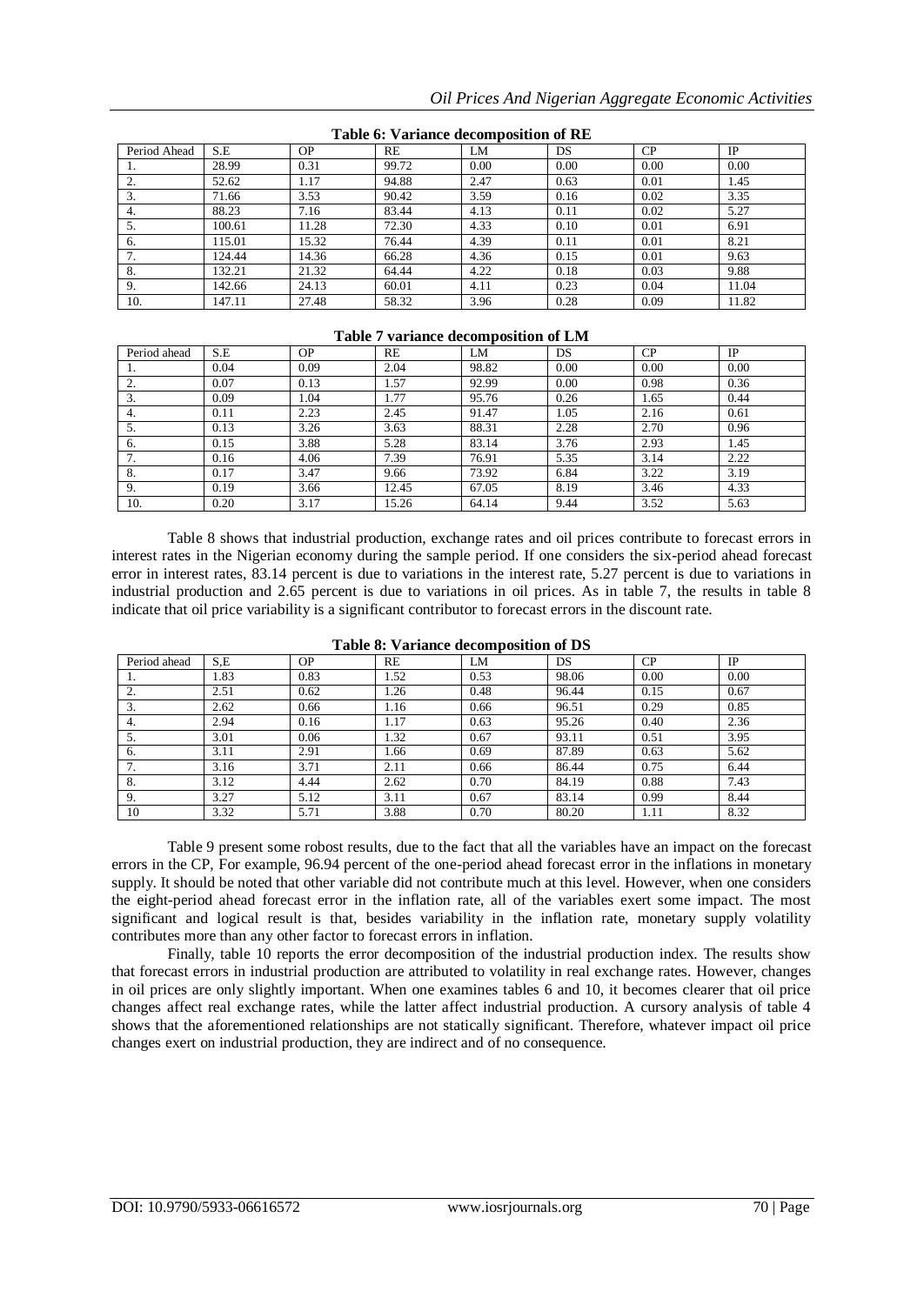| Period ahead | S.E  | <b>OP</b> | RE   | LM    | DS    | CP    | IP   |  |  |  |  |
|--------------|------|-----------|------|-------|-------|-------|------|--|--|--|--|
|              | 2.06 | 0.57      | 0.88 | l.58  | 0.06  | 97.61 | 0.00 |  |  |  |  |
| <u>.</u>     | 3.18 | 0.89      | 2.06 | 7.77  | 0.20  | 90.60 | 0.08 |  |  |  |  |
| 3.           | 3.99 | 0.28      | 2.77 | 11.66 | 1.99  | 84.66 | 0.56 |  |  |  |  |
| 4.           | 4.67 | 0.58      | 3.18 | 13.45 | 5.46  | 77.38 | 1.57 |  |  |  |  |
|              | 5.66 | 1.120     | 3.28 | 15.22 | 8.62  | 70.11 | 2.62 |  |  |  |  |
| 6.           | 5.92 | 2.08      | 3.22 | 16.01 | 11.16 | 65.22 | 3.66 |  |  |  |  |
|              | 6.45 | 3.15      | 3.09 | 19.90 | 12.77 | 58.65 | 4.55 |  |  |  |  |
| 8.           | 6.88 | 4.30      | 2.94 | 21.55 | 13.60 | 54.88 | 5.27 |  |  |  |  |
| 9.           | 7.62 | 5.56      | 2.77 | 21.22 | 13.90 | 49.88 | 5.66 |  |  |  |  |
| 10.          | 7.77 | 6.62      | 2.77 | 23.94 | 14.00 | 47.66 | 6.92 |  |  |  |  |

**Table 9: Variance decomposition if CP**

# **Table 10 : Variance decomposition of IP**

| Period ahead | S.E   | <b>OP</b> | RE    | LM   | <b>DS</b> | CP   | IP    |
|--------------|-------|-----------|-------|------|-----------|------|-------|
| .,           | 1.26  | 1.32      | 0.06  | 0.88 | 1.44      | 1.06 | 95.33 |
|              | 5.44  | 4.77      | 2.88  | 0.90 | 1.38      | 0.87 | 90.02 |
|              | 5.68  | 6.77      | 7.41  | 0.77 | 1.77      | 0.80 | 83.42 |
| 4.           | 6.14  | 6.89      | 13.07 | 0.64 | 2.23      | 0.71 | 76.44 |
|              | 6.669 | 6.44      | 18.88 | 0.68 | 2.88      | 0.63 | 70.77 |
| 6.           | 6.23  | 5.77      | 23.88 | 0.82 | 3.41      | 0.55 | 65.71 |
|              | 7.33  | 5.43      | 27.95 | 0.95 | 3.77      | 0.52 | 61.22 |
| 8.           | 7.62  | 5.73      | 31.96 | 1.11 | 3.82      | 0.47 | 58.44 |
| 9.           | 8.03  | 6.55      | 32.06 | 1.22 | 3.99      | 0.44 | 54.88 |
| 10           | 8.55  | 7.77      | 34.06 | 1.28 | 3.88      | 0.33 | 53.30 |

This study. The real exchange rate is affected by oil changes. Moreover, industrial production is affected by changes in real exchange rates.

## **IV. Conclusion**

From the above results, it is very obvious that oil price shocks and output in economies of the world especially developing nations is negative. This implies that oil shock leads to reduction in Gross Domestic Products. The VAR analysis employed in this study shows that increases in oil prices do not directly lead to an improvement in industrial production. This could be the result of the response of the Nigerian government to increase in oil prices. In a recent report, Ngozi Okonjo-Iweala (2014), the immediate past minister of finance in Nigeria, posits that Nigeria goes through fiscal recklessness when oil prices rise. She notes that past administrations in the country implemented loose fiscal policy with its attendant flawed pattern of borrowing. The debt management strategies are classified as archaic and, coupled with fiscal policy, the economy goes through unnecessary boom-and bust cycles.

Petroleum price could be thought of as a leading factor in the Nigerian economy in the short-run as well as in the long-run. Aktas and Yilmaz (2008) says that increase in domestic price of oil is disincentive to production, therefore an increase in petroleum price in a period before will increase the cost of production and consequently lead to a fall in output of the current period.

It is also important for Nigeria to focus on its endowment of gas resources, in order to diversify its revenue base. The current practice of flaring gas during oil extraction should be discontinued. The country has a huge deposit of gas, which it could harness to generate electricity and thus promote industrialization. Nigeria is currently not aggressive enough in marketing its gas deposits. This recommendation is consistent with Imomoh (1999), who argues that industrial firms in Nigeria should be encouraged to use gas as the fuel of choice because of its environmental friendliness, as well as its price competitiveness. In addition to this, Nigeria should, as matter of urgency, develop an energy policy to guide the activities of the oil and gas sectors of the economy.

Finally, it is critical that manufacturing activities should be promoted by the government. This can be done through several incentives for corporate entities, as well as by creating a conducive atmosphere for such activities. The government's revenue in 2004 was based on an oil price of \$25 per barrel and with the current price exceeding \$50/b, the groundwork is already provided for the country to manage its excess revenue in a way that benefits the citizenry. The petroleum industry in Nigeria is a critical ingredient of its economic turnaround and should be managed in a way that promotes the development of other sectors of the economy.